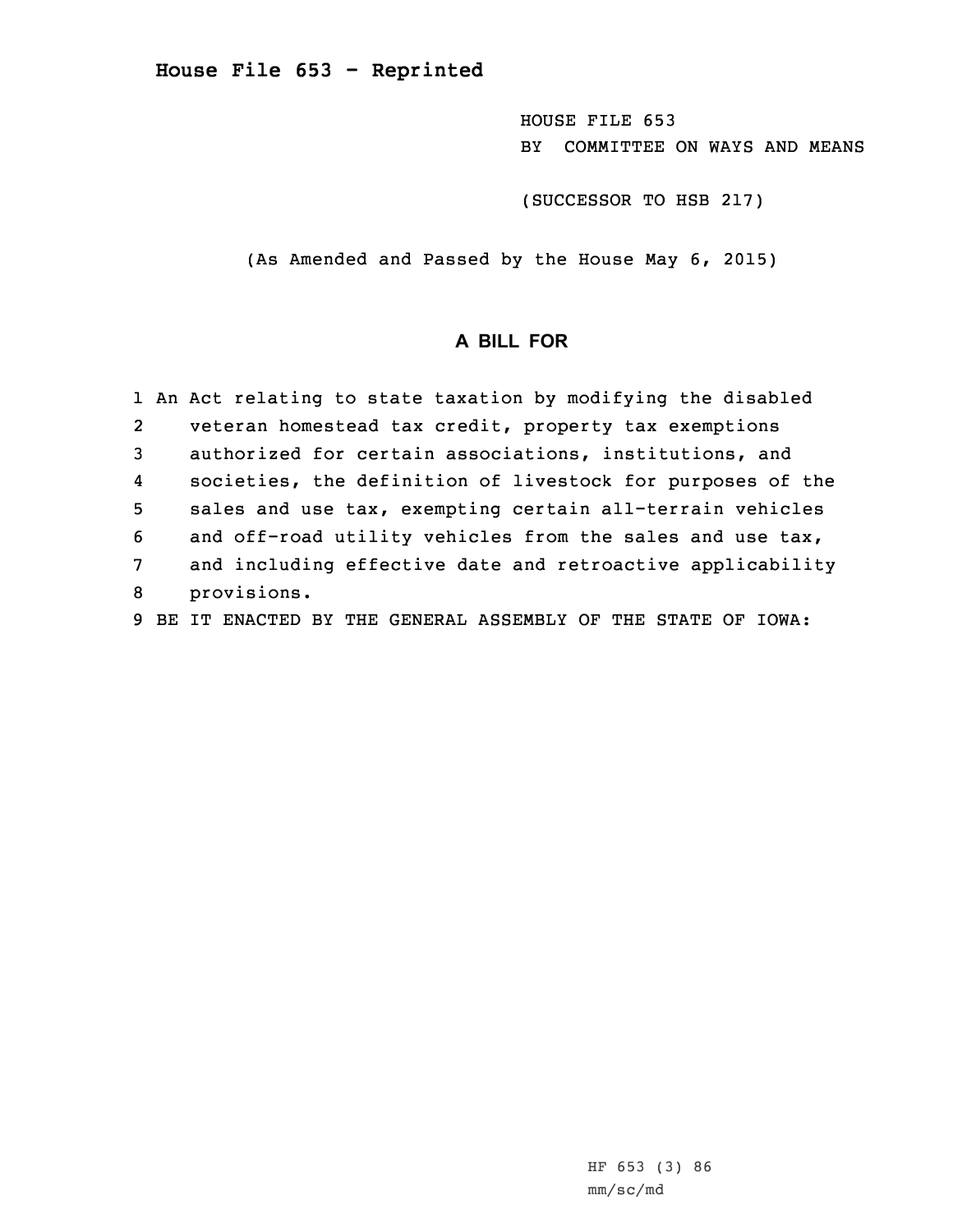1 DIVISION I 2 SALES AND USE TAXES Section 1. Section 423.1, subsection 25, Code 2015, is amended to read as follows: 25. *"Livestock"* includes but is not limited to an animal classified as an ostrich, rhea, emu, bison, or farm deer, or preserve whitetail as defined in section 484C.1. Sec. 2. Section 423.3, subsection 8, paragraph d, Code 2015, is amended to read as follows: *d.* (1) For purposes of this subsection, the following items are exempt under paragraph *"a"* when used primarily in agricultural production: (a) <sup>A</sup> diesel fuel trailer, regardless of the vehicle to which it is to be attached. (b) <sup>A</sup> seed tender, regardless of the vehicle to which it is to be attached. (c) An all-terrain vehicle. (d) An off-road utility vehicle. (2) For purposes of this paragraph: (a) *"All-terrain vehicle"* means the same as defined in section 321I.1. 22 (a) (b) *"Fuel trailer"* means <sup>a</sup> trailer that holds dyed diesel fuel or diesel exhaust fluid and that is used to transport such fuel or fluid to <sup>a</sup> self-propelled implement of husbandry. (c) *"Off-road utility vehicle"* means the same as defined in section 321I.1. (b) (d) *"Seed tender"* means <sup>a</sup> trailer that holds seed and that is used to transport seed to an implement of husbandry and load seed into an implement of husbandry. Sec. 3. REFUNDS. Refunds of taxes, interest, or penalties that arise from claims resulting from the amendment to section 423.1, subsection 25, in this division of this Act, for sales occurring between July 1, 2005, and the effective date of the section amending section 423.1, subsection 25, in this division

-1-

HF 653 (3) 86  $mm/sc/mol$  1/4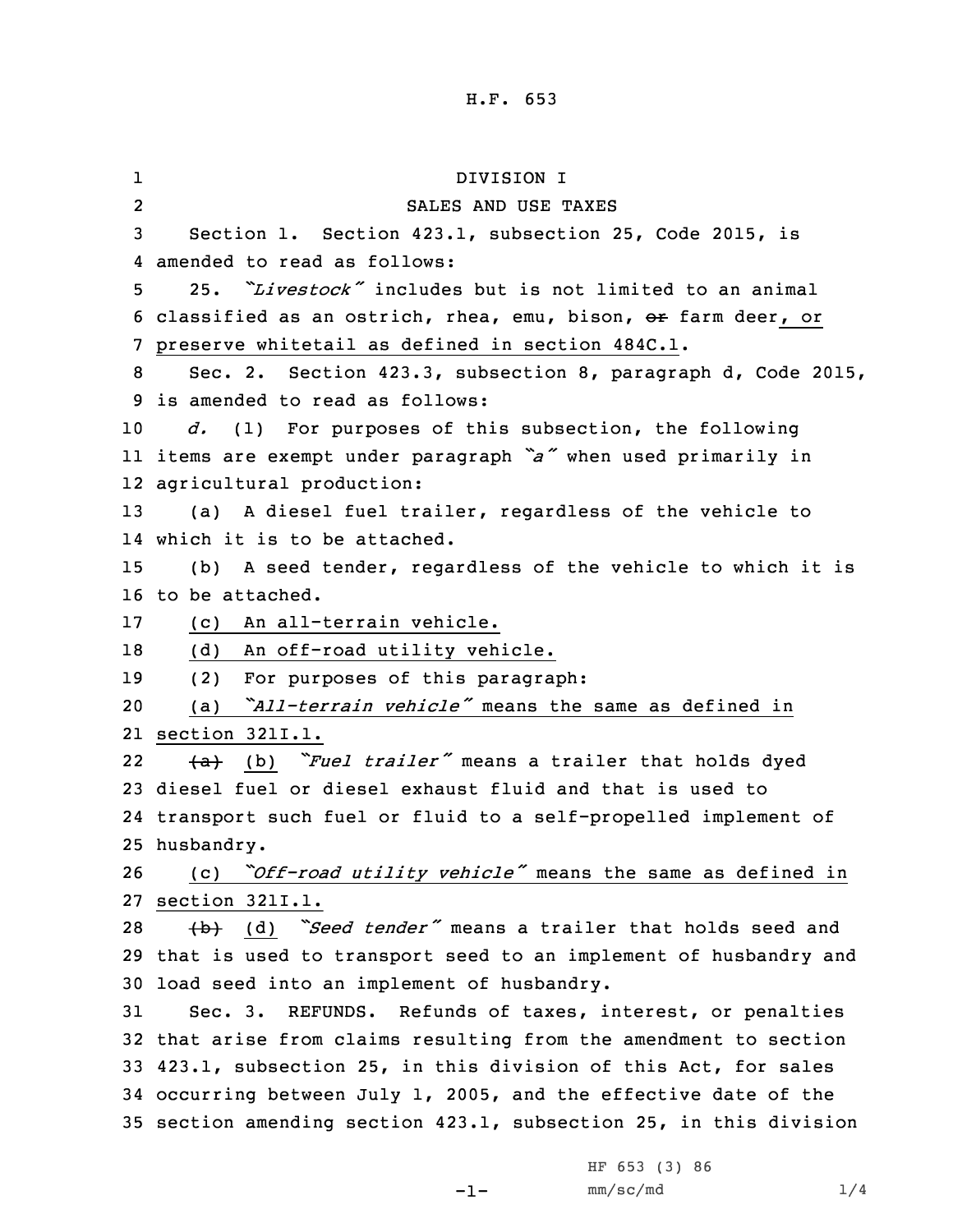of this Act, shall not be allowed, notwithstanding any other provision of law to the contrary. Sec. 4. EFFECTIVE UPON ENACTMENT. The section of this division of this Act amending section 423.1, subsection 25, being deemed of immediate importance, takes effect upon enactment. Sec. 5. RETROACTIVE APPLICABILITY. The section of this division of this Act amending section 423.1, subsection 25, applies retroactively to July 1, 2005. DIVISION II 11 DISABLED VETERAN HOMESTEAD 12 PROPERTY TAX CREDIT APPLICATION Sec. 6. 2015 Iowa Acts, House File 166, is amended by adding the following new section: NEW SECTION. SEC. 6. EXCEPTION TO APPLICATION FILING DEADLINE. Notwithstanding the filing deadline under section 425.2, claims for the homestead credit authorized under section 425.15, as amended in this Act, filed after July 1, 2014, but before July 1, 2015, shall be considered to be <sup>a</sup> claim properly filed for taxes due and payable in the fiscal year beginning July 1, 2015. 22 Sec. 7. EFFECTIVE UPON ENACTMENT. This division of this Act, being deemed of immediate importance, takes effect upon enactment. Sec. 8. RETROACTIVE APPLICABILITY. This division of this Act applies retroactively to March 5, 2015. DIVISION III PROPERTY TAX EXEMPTION FOR CERTAIN INSTITUTIONS AND SOCIETIES Sec. 9. Section 427.1, subsections 6 and 8, Code 2015, are amended to read as follows: 6. *Property of cemetery associations. a.* Burial grounds, mausoleums, buildings, and equipment owned and operated by cemetery associations and used exclusively for the maintenance and care of the cemeteries

 $-2-$ 

HF 653 (3) 86 mm/sc/md 2/4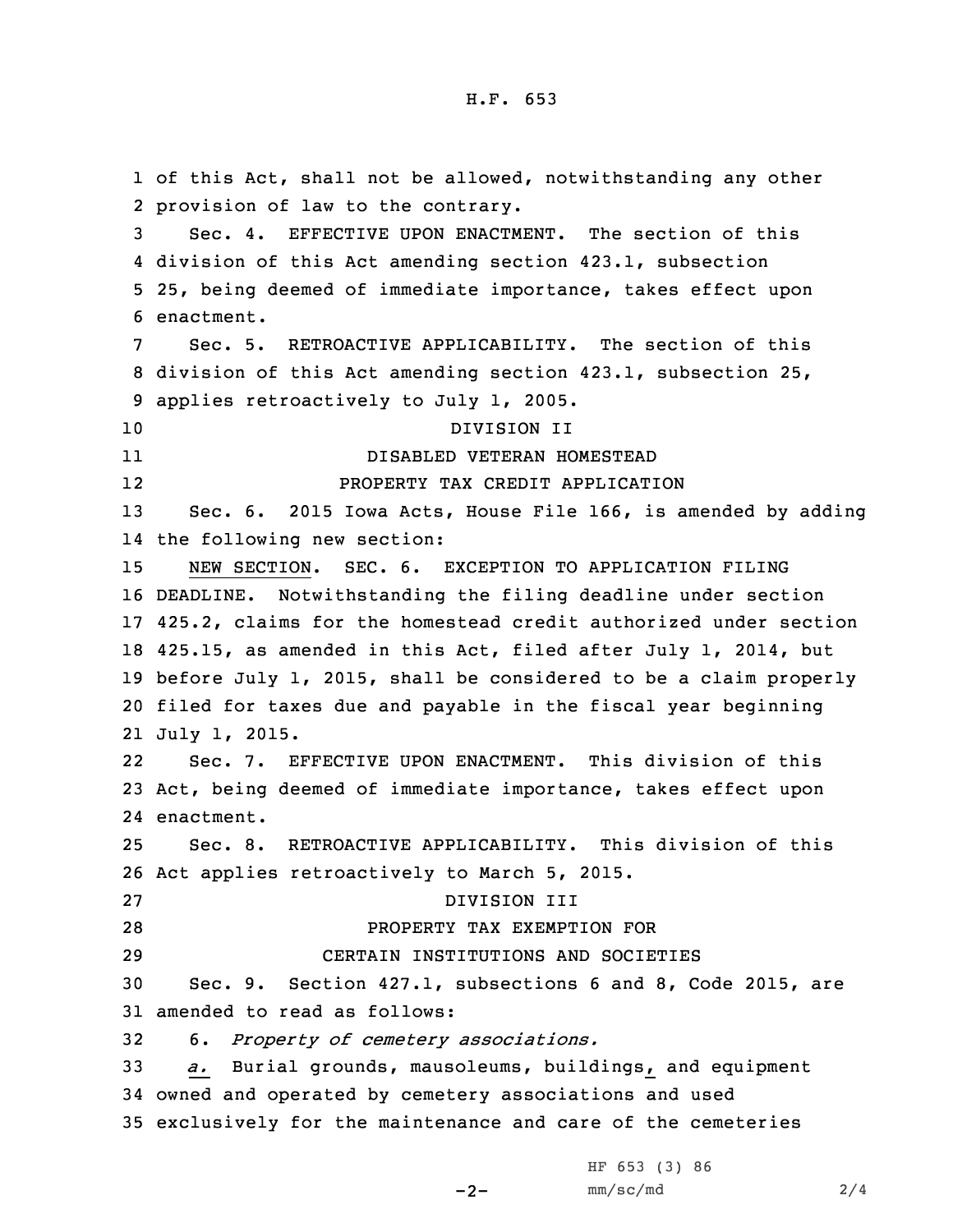1 devoted to interment of human bodies and human remains. The 2 exemption granted by this subsection shall not apply to any 3 property used for the practice of mortuary science.

4 *b.* Agricultural land owned by <sup>a</sup> cemetery association and leased to another person for agricultural use if the revenues resulting from the lease are used by the cemetery association exclusively for the maintenance and care of cemeteries owned by the cemetery association and devoted to interment of human bodies and human remains.

 8. *Property of religious, literary, and charitable societies.* 11 *a.* All grounds and buildings used or under construction by literary, scientific, charitable, benevolent, agricultural, and religious institutions and societies solely for their appropriate objects, not exceeding three hundred twenty acres in extent and not leased or otherwise used or under construction with <sup>a</sup> view to pecuniary profit. However, an organization mentioned in this subsection whose primary objective is to preserve land in its natural state may own or lease land not exceeding three hundred twenty acres in each county for its appropriate objects. For assessment years beginning on or after January 1, 2016, the exemption granted by this subsection shall also apply to grounds owned by <sup>a</sup> religious institution or society, not exceeding <sup>a</sup> total of fifty acres, if all monetary and in-kind profits of the religious institution or society resulting from use or lease of the grounds are used exclusively by the religious institution or society for the appropriate objects of the institution or 28 society.

 *b.* All deeds or leases by which such property is held shall be filed for record before the property herein described shall be omitted from the assessment. All such property shall be listed upon the tax rolls of the district or districts in which it is located and shall have ascribed to it an actual fair market value and an assessed or taxable value, as contemplated by section 441.21, whether such property be subject to <sup>a</sup> levy

 $-3-$ 

HF 653 (3) 86  $mm/sc/mol$  3/4